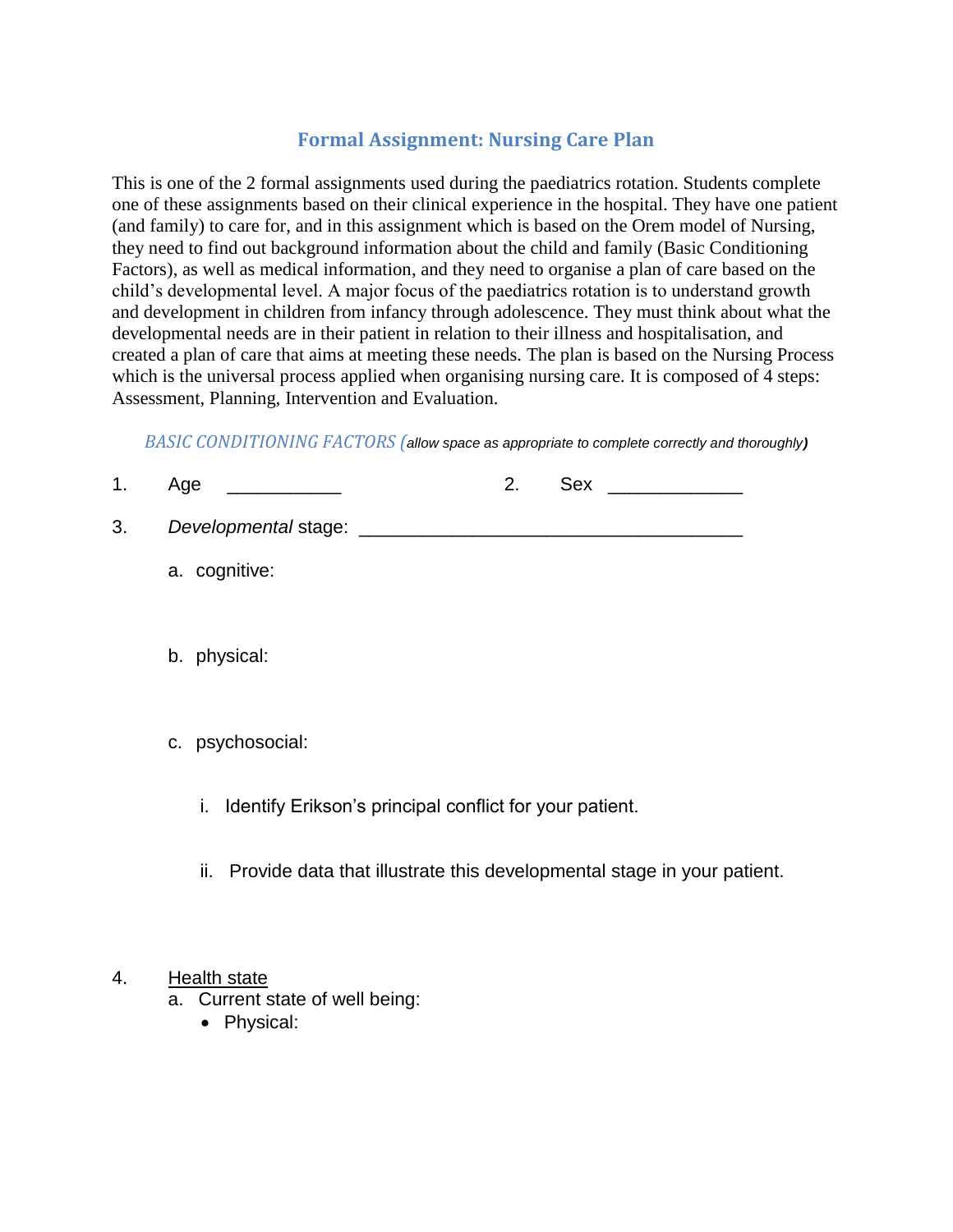- Emotional:
- b. Parent/family description of:
- i. The effects of condition/illness on their way of life
- ii. Their understanding of health and treatment for their child
- iii. Their involvement in /attitude towards treatment
- iv. Their health goals and services expected.
- 5. Health Care System Factors: a. Current medical diagnoses:
	- b. Admission date:
	- c. Summary of current medical condition:
	- d. Medical plan of care and treatment / surgery and date of surgery:
	- e. Medical orders for this admission:

f. Consultations or referrals specifying plan of care and treatment by other professionals: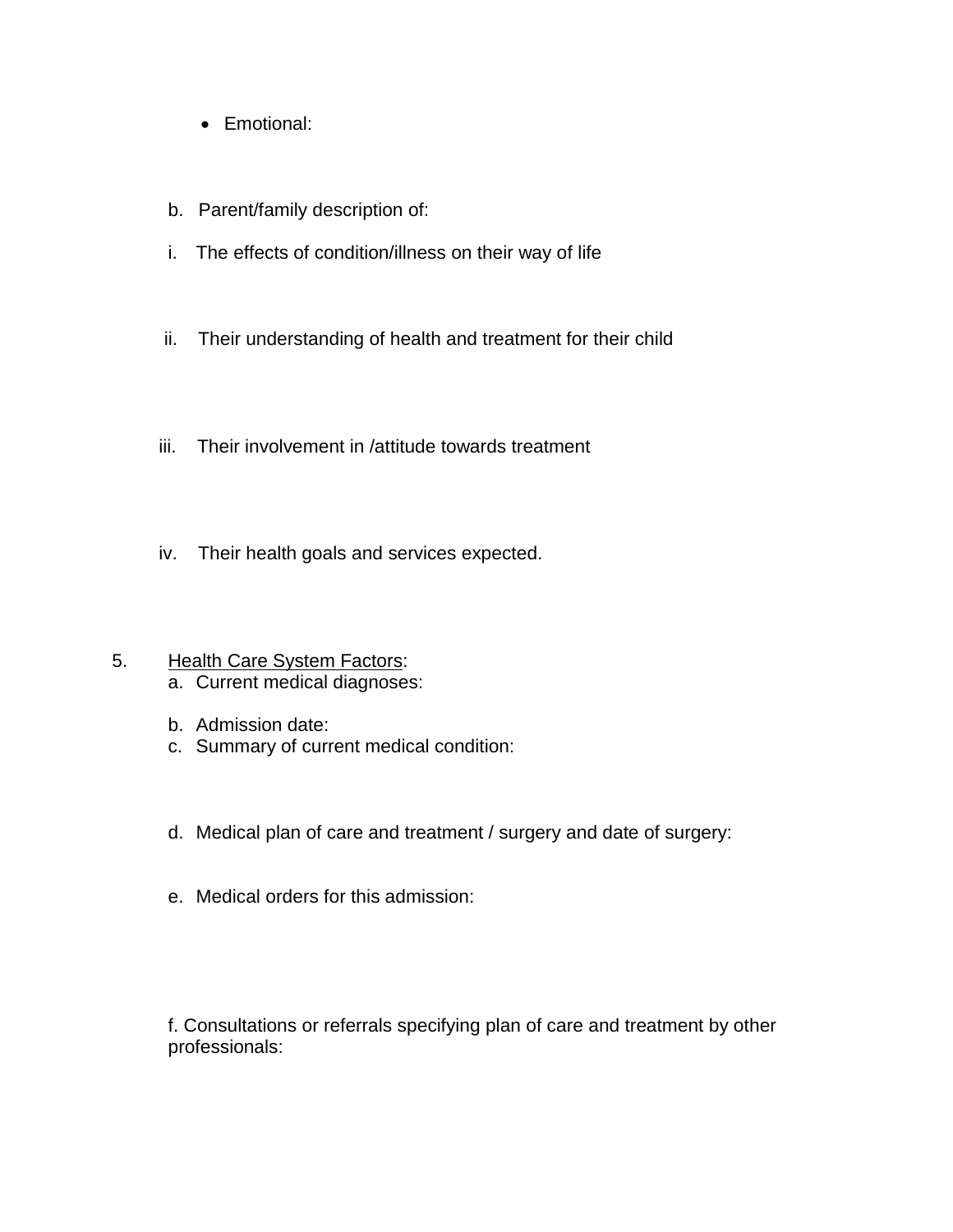- 6. Socio-cultural Orientation
	- a. Languages : Spoken &/or understood by family
	- b. Religious and/or cultural factors to be considered during hospitalisation or in discharge plans
	- c. Level of education or parents' occupation:(as applicable)

#### 7. Family System Factors

- a. Genogram *with a complete legend (Please take the space necessary)*
- b. Significant others:
- c. Principle concerns of the family:

#### 8. Patterns of Living:

a. Present and/or past occupation(s) of child & family:

Demands of work or daily life:

c. Resources:

Economic:

Social/community:

Medical/health:

Time available for self-care:

- d. Life experiences (past medical history; previous illness; hospitalisations)
- d. Family &/or Individual Coping methods: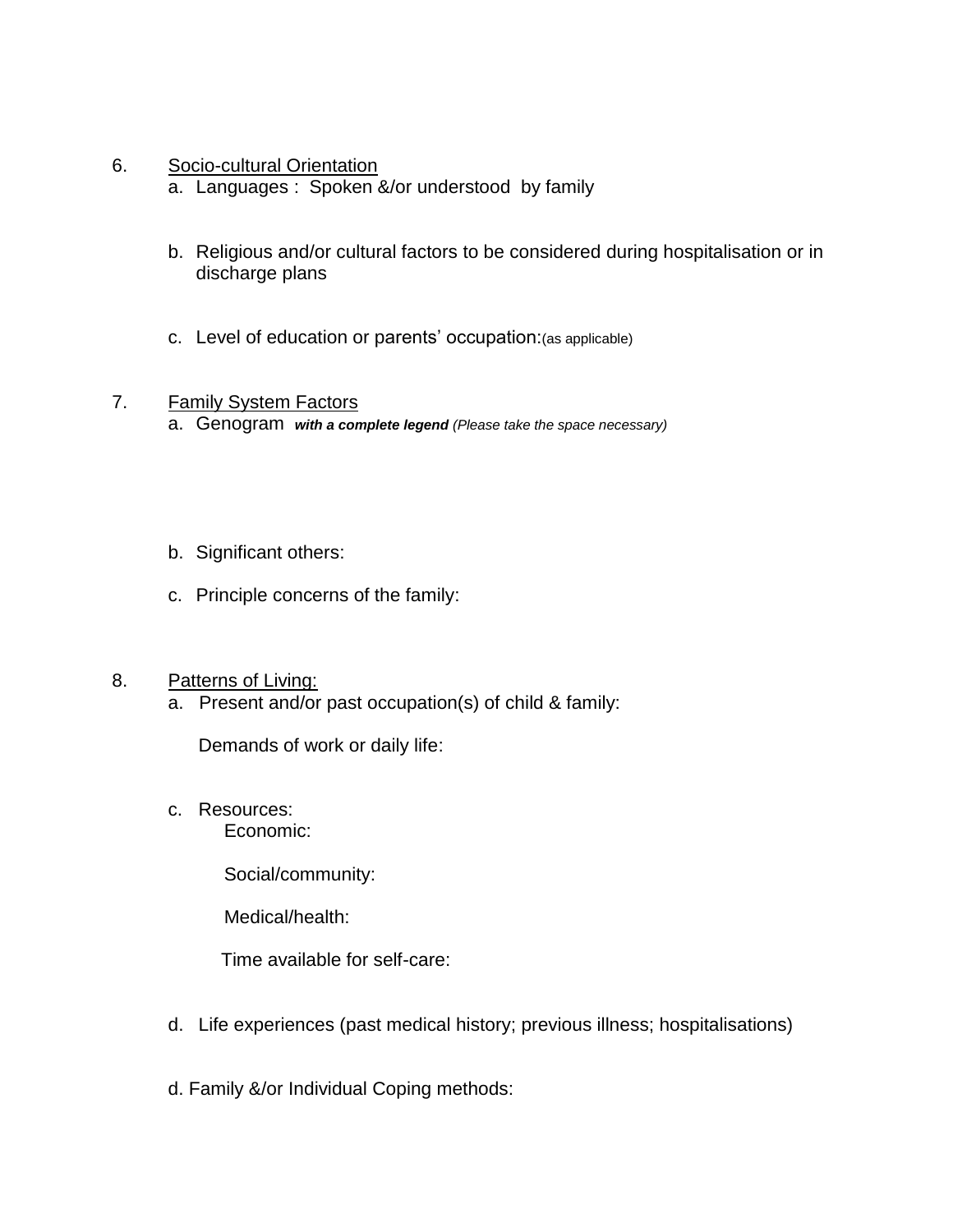## **DEVELOPMENTAL NURSING CARE PLAN**

Child's Initials: \_\_\_\_\_\_\_\_Child's age and developmental stage: \_\_\_\_\_\_\_\_\_\_\_\_\_\_\_\_\_\_\_\_\_\_\_\_\_\_\_\_\_\_\_\_\_\_\_\_\_\_\_\_

**REQUISITES:** (DSCR) \_\_\_\_\_\_\_\_\_\_\_\_\_\_\_\_\_\_\_\_\_\_\_\_\_\_

| PERTINENT DSCR DATA | DATA ANALYSIS WITH CONCLUSION (THE SO WHAT QUESTION?) |
|---------------------|-------------------------------------------------------|
|                     |                                                       |
|                     |                                                       |
|                     |                                                       |
|                     |                                                       |
|                     |                                                       |
|                     |                                                       |
|                     |                                                       |
|                     |                                                       |
|                     |                                                       |
|                     |                                                       |
|                     |                                                       |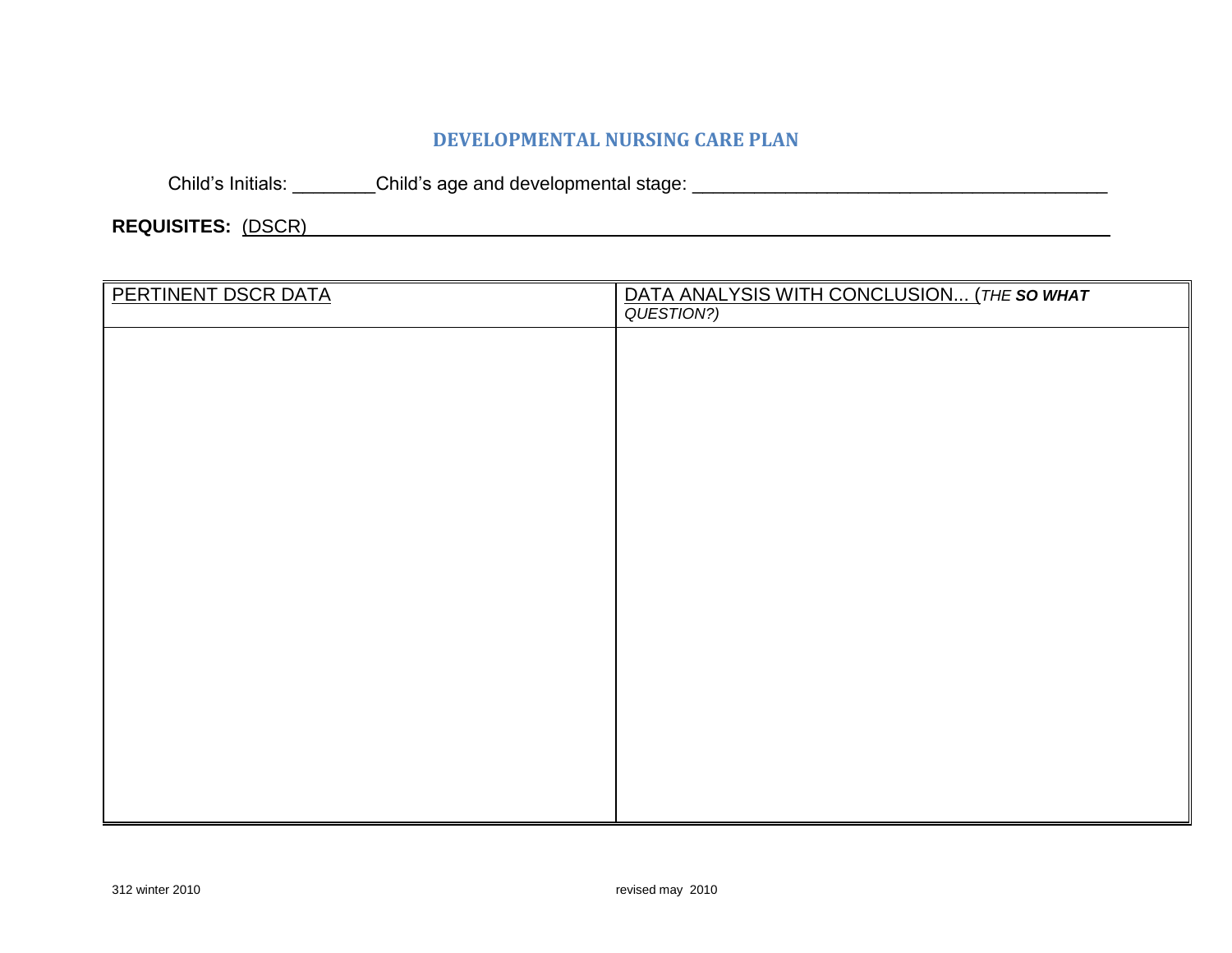| PERTINENT BCF DATA  | DATA ANALYSIS |
|---------------------|---------------|
|                     |               |
|                     |               |
|                     |               |
|                     |               |
| PERTINENT USCR DATA | DATA ANALYSIS |
|                     |               |
|                     |               |
|                     |               |
|                     |               |
|                     |               |
|                     |               |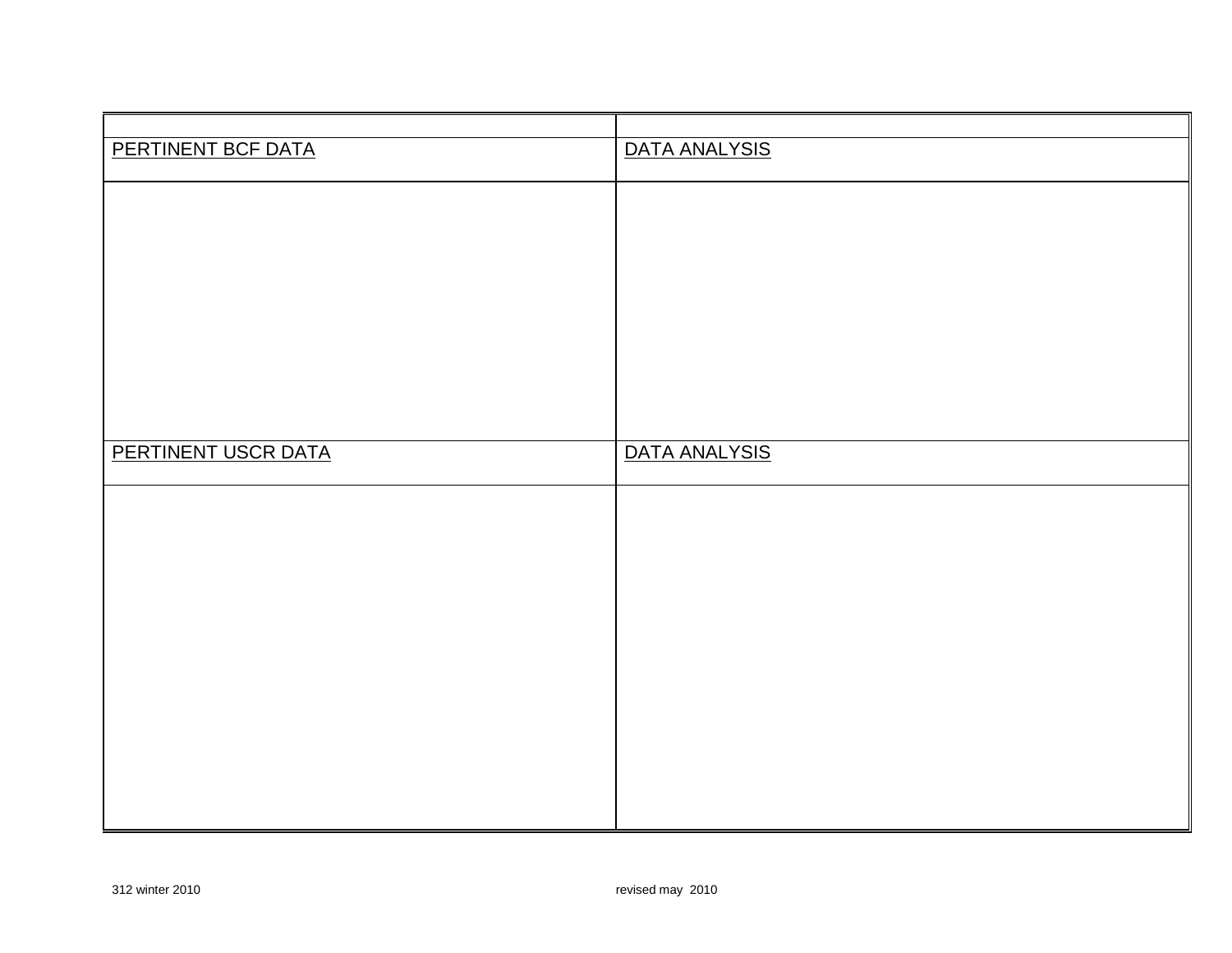### **NURSING CARE PLAN: DIAGNOSIS & PRESCRIPTION**

| <b>ACTION DEMAND</b>                 | SELF-CARE AGENCY (assess patient's ability to perform each of the general methods.<br>Place a * beside any power component in which patient has limitations to perform<br>any of the general methods. Please note these may apply to the Parents when the child is very<br>young. |
|--------------------------------------|-----------------------------------------------------------------------------------------------------------------------------------------------------------------------------------------------------------------------------------------------------------------------------------|
| Particularized self-care requisite : | 1. Attention span for each of the gms                                                                                                                                                                                                                                             |
|                                      | 2. Physical energy for each of the gms                                                                                                                                                                                                                                            |
| General methods (gms)                | 3. Control of the body position for each of the gms                                                                                                                                                                                                                               |
|                                      | 4. Ability to reason for each of the gms                                                                                                                                                                                                                                          |
|                                      | 5. Motivation for each of the gms                                                                                                                                                                                                                                                 |
|                                      |                                                                                                                                                                                                                                                                                   |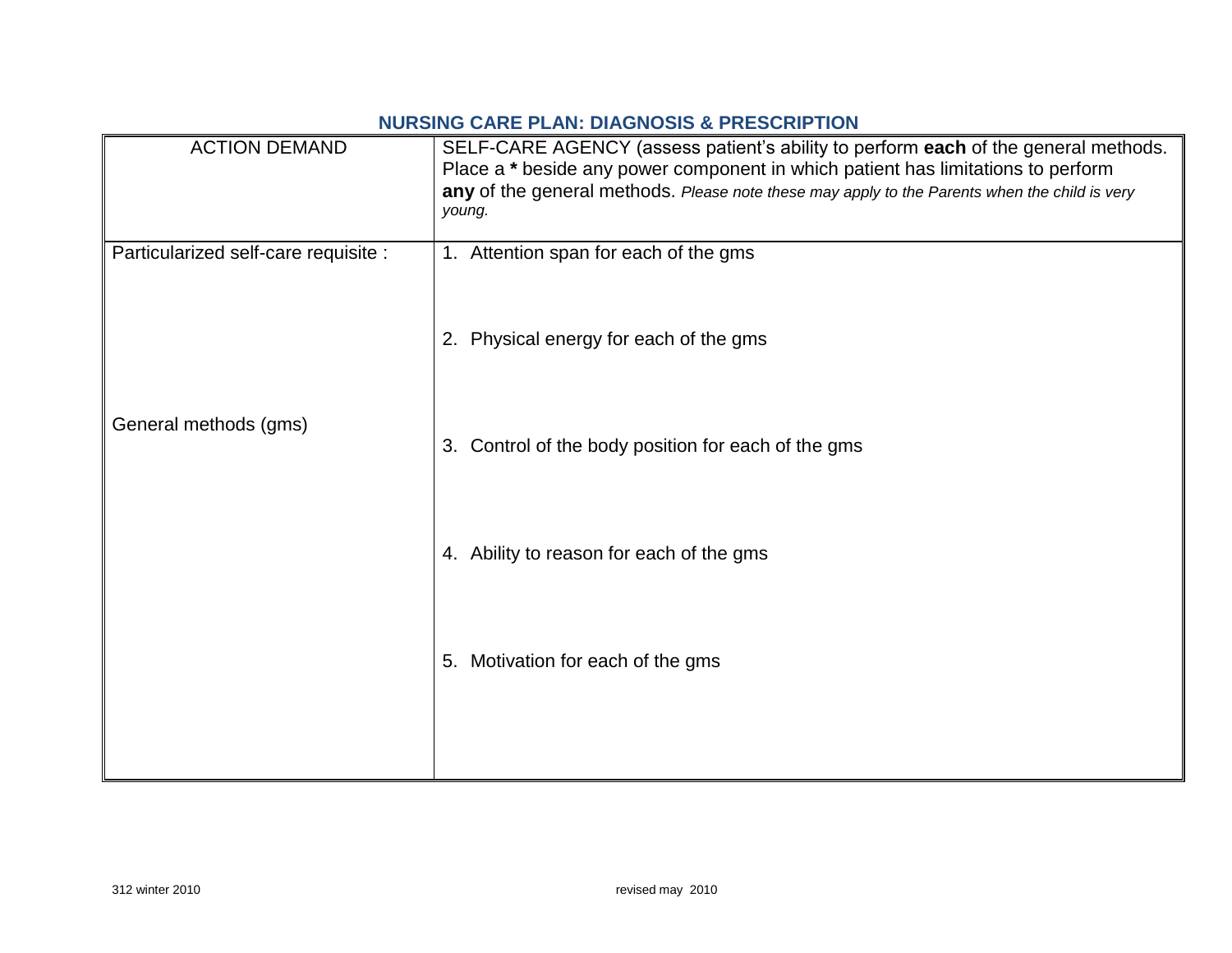# **NURSING CARE PLAN: DIAGNOSIS & PRESCRIPTION**

| SELF-CARE AGENCY (assess patient's ability to perform each of the general methods)                                       | <b>SELF-CARE DEFICIT</b>                    |
|--------------------------------------------------------------------------------------------------------------------------|---------------------------------------------|
| 6. Ability to make best decisions regarding each of the gms                                                              | <b>SCD STATEMENT:</b>                       |
| 7. Has the required knowledge or has the ability to acquire knowledge regarding gms                                      |                                             |
| 8. Repertoire of skill to be able to perform gms (cognitive, perceptual, manipulative,<br>Communication & interpersonal) | <b>NURSE WILL AFFECT SCA</b><br>OR AD?      |
| 9. Ability to adjust self-care priorities to include gms                                                                 | <b>NURSING SYSTEM TO BE</b><br><b>USED:</b> |
| 10. Consistently performs gms integrating into his/her life                                                              |                                             |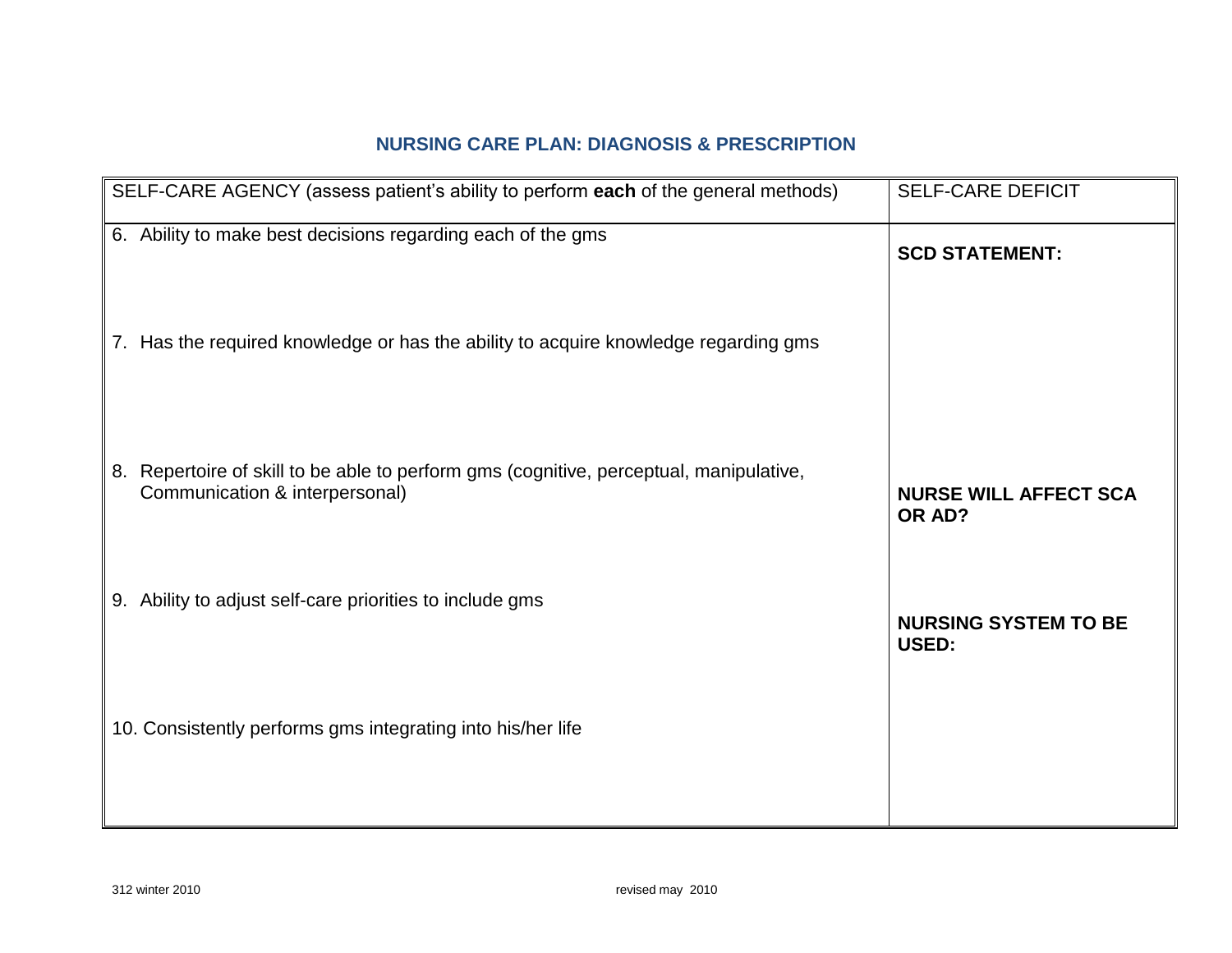### **NURSING CARE PLAN: PLANNING & DESIGNING**

| <b>GOAL &amp; EXPECTED OUTCOME</b> | NURSING ORDERS AND METHODS<br>OF HELPING AND PATIENT<br><b>ACTIONS</b> | <b>SCIENTIFIC RATIONALE</b> |
|------------------------------------|------------------------------------------------------------------------|-----------------------------|
| GOAL:                              |                                                                        |                             |
|                                    |                                                                        |                             |
|                                    |                                                                        |                             |
| <b>EXPECTED OUTCOME:</b>           |                                                                        |                             |
|                                    |                                                                        |                             |
|                                    |                                                                        |                             |
|                                    |                                                                        |                             |
|                                    |                                                                        |                             |
|                                    |                                                                        |                             |
|                                    |                                                                        |                             |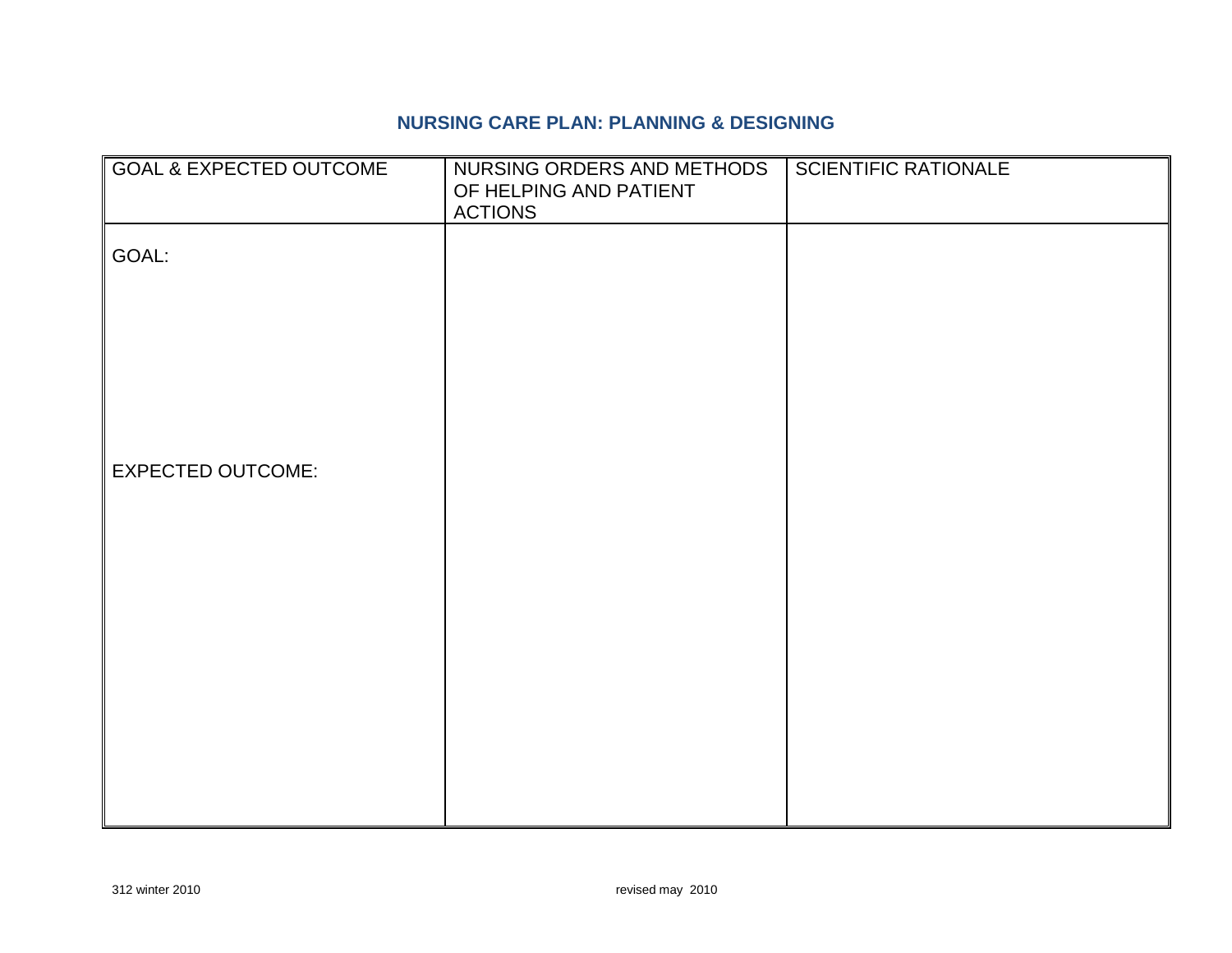### **NURSING CARE PLAN: EVALUATION**

#### **EVALUATION/MANAGEMENT**

Was the plan implemented? If so describe how this was done, or how you would have done this if you had had the opportunity.

What if any arrangements were made for your plan to be implemented & followed up?

Describe some additional or alternative plans in optimising care for your patient.